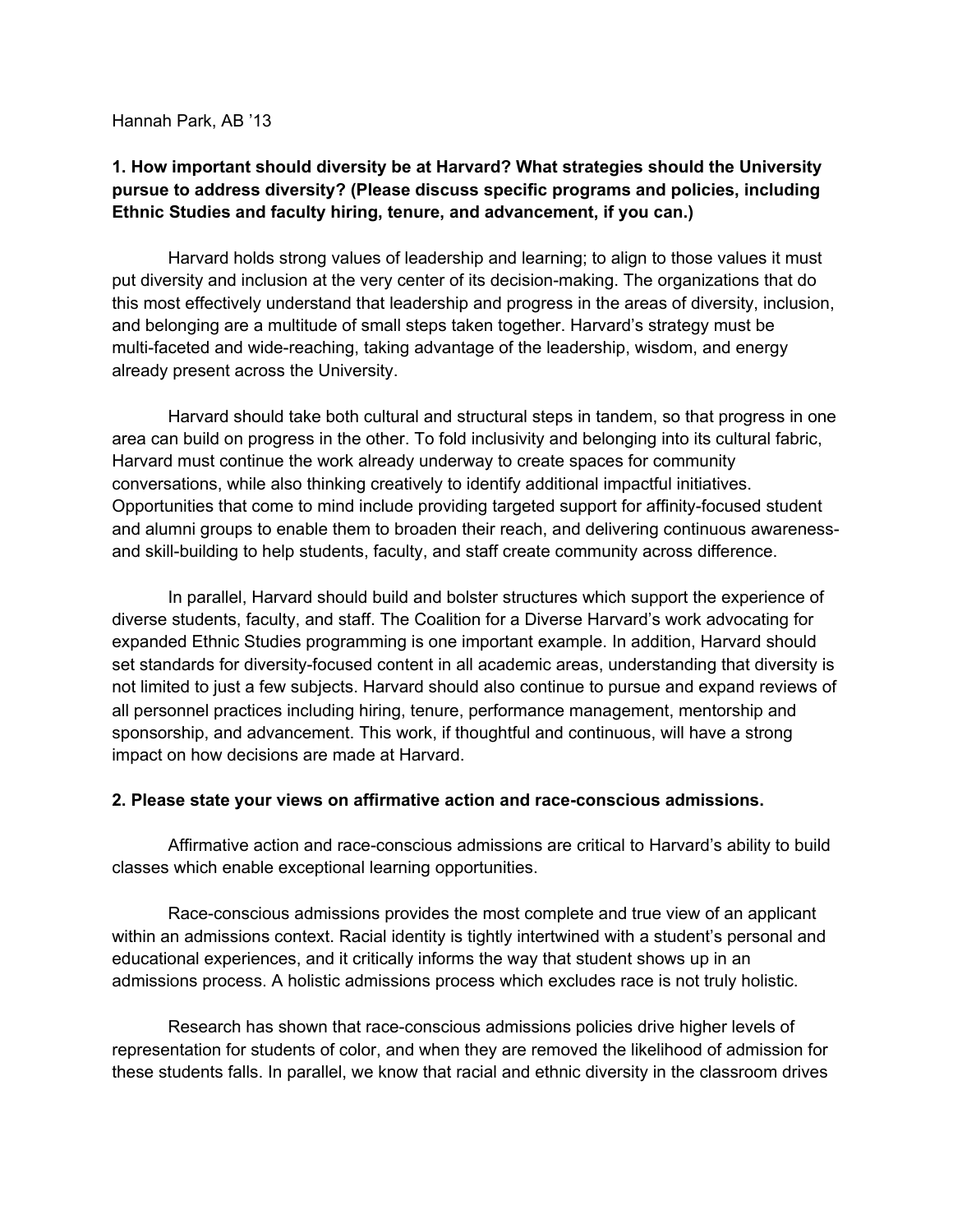better outcomes for all students: stronger engagement, increased leadership skills, and higher levels of intellectual self-confidence.

The November US Court of Appeals ruling in Harvard's favor was an important step forward in defending Harvard's race-conscious admissions process, but continued work will be needed in order to protect the process and all it enables for Harvard and its students.

# **3. What do you think Harvard's role should be in creating a more equitable, inclusive, and just society? For example, please share any thoughts on divestment from fossil fuels and the prison industry and on the role of the Harvard University Police Department, issues of concern to current students.**

In a recent interview with the HAA Board of Directors, President Bacow spoke about his decision to send Harvard students home at the start of the COVID-19 pandemic. "I realized," he said, "that Harvard making the decision would allow other institutions to make the decision too." That sentiment struck me, because it spoke to the vast responsibility Harvard holds as a leader in higher education and its power to change the world we live in.

Responsibly managing a university like Harvard means constantly working to strike the balance between what is just and sustainable, and what will protect the financial resources that today enable Harvard to do all that it does. I understand why some make the argument that maintaining investment in areas such as fossil fuels and the prison industry is one means to fund the transformative climate and social justice research that happen at Harvard.

However, we know that Harvard's leadership inspires others to act, and that changes the calculation. Harvard has a responsibility to be on the front lines of decisions which will lead to a more equitable and just society. The scales must tip toward the innovative and the brave if Harvard is to fulfill the leadership role to which it aspires.

# **4. What steps have you taken to bring diversity and inclusion to Harvard, to your workplace, and/or to an organization that you have been involved with?**

Diversity, inclusion, and belonging have been critical drivers in both my personal and professional life.

Professionally, I am fortunate to work in a role which allows me to coach business leaders on research-backed strategies for leading diverse and inclusive teams on a daily basis. Outside of my day-to-day, I led the team which launched my organization's first Employee Resource Groups in service of our Black, Latinx, and LGBTQIA+ communities. I also partnered with our Chief Inclusion Officer to launch our Anti-Racist Roadmap process, which enables our leaders to strategically prioritize and track anti-racist and inclusion-focused work across our product, service, and sales teams. In addition, I consult with the leaders of our early career and internship programs to support them in diversity-focused recruitment and retention.